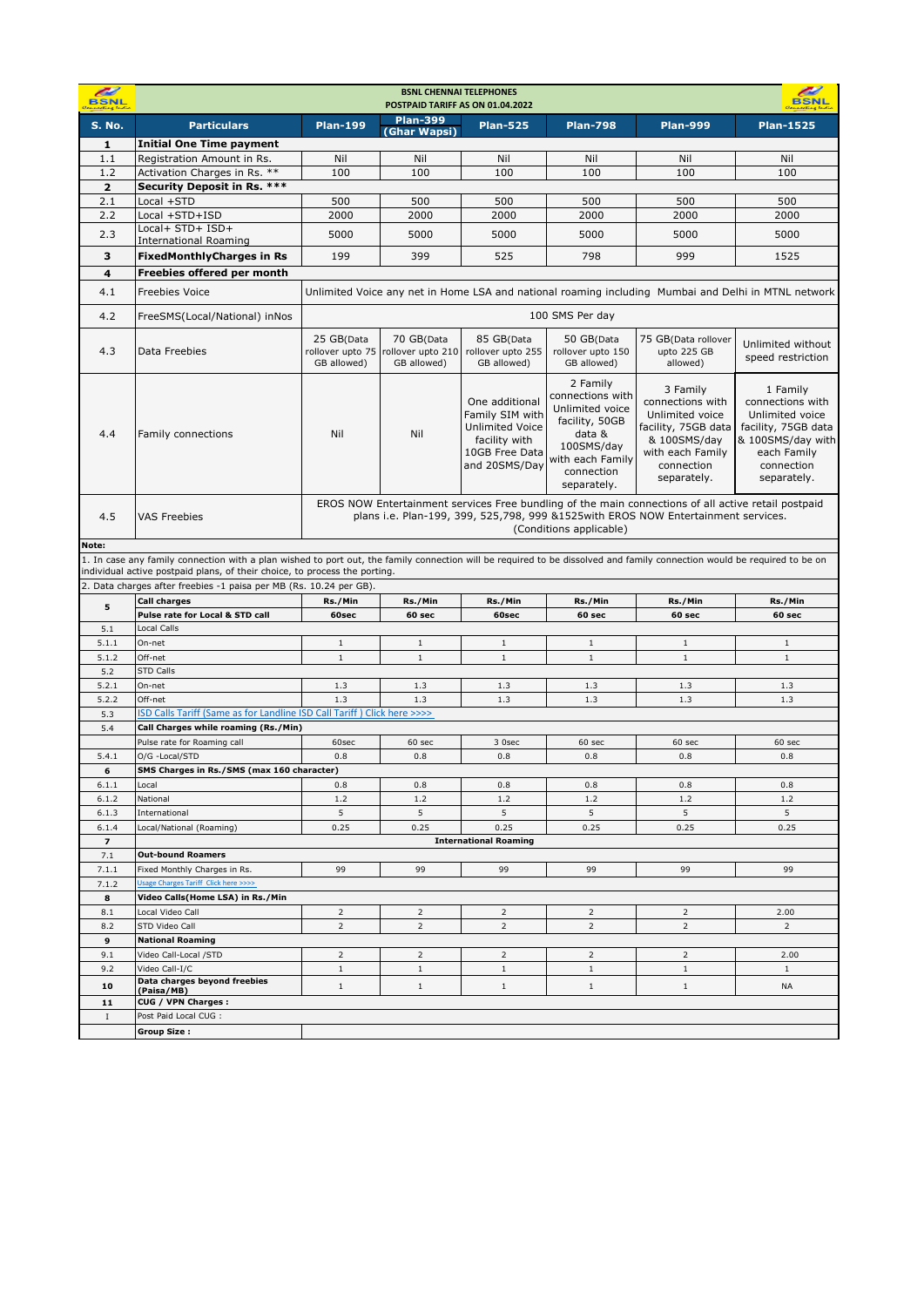| <b>S. No.</b>                                                                                                                                                                                                                             | <b>Particulars</b>                                                                                                                                                                                                                                                                                                                               | <b>Plan-199</b> | <b>Plan-399</b>           | <b>Plan-525</b>                         | <b>Plan-798</b> | <b>Plan-999</b>                                                   | <b>Plan-1525</b>        |  |  |  |  |  |
|-------------------------------------------------------------------------------------------------------------------------------------------------------------------------------------------------------------------------------------------|--------------------------------------------------------------------------------------------------------------------------------------------------------------------------------------------------------------------------------------------------------------------------------------------------------------------------------------------------|-----------------|---------------------------|-----------------------------------------|-----------------|-------------------------------------------------------------------|-------------------------|--|--|--|--|--|
|                                                                                                                                                                                                                                           | $03 - 25$                                                                                                                                                                                                                                                                                                                                        | 50              | Free                      | 5                                       | Free            | Free                                                              | Free                    |  |  |  |  |  |
|                                                                                                                                                                                                                                           | 26-249                                                                                                                                                                                                                                                                                                                                           | 30              | Free                      | 5                                       | Free            | Free                                                              | Free                    |  |  |  |  |  |
|                                                                                                                                                                                                                                           | 250-599                                                                                                                                                                                                                                                                                                                                          | 15              | Free                      | 5                                       | Free            | Free                                                              | Free                    |  |  |  |  |  |
|                                                                                                                                                                                                                                           | 600-999                                                                                                                                                                                                                                                                                                                                          | 10              | Free                      | 5                                       | Free            | Free                                                              | Free                    |  |  |  |  |  |
|                                                                                                                                                                                                                                           | >999                                                                                                                                                                                                                                                                                                                                             | 5               | Free                      | 5                                       | Free            | Free                                                              | Free                    |  |  |  |  |  |
| $_{\rm II}$                                                                                                                                                                                                                               | Postpaid Zonal/National CUG :                                                                                                                                                                                                                                                                                                                    |                 |                           |                                         |                 |                                                                   |                         |  |  |  |  |  |
|                                                                                                                                                                                                                                           | <b>Group Size:</b>                                                                                                                                                                                                                                                                                                                               |                 |                           |                                         |                 |                                                                   |                         |  |  |  |  |  |
|                                                                                                                                                                                                                                           | $03 - 25$                                                                                                                                                                                                                                                                                                                                        | 150             | Free                      | 100                                     | Free            | Free                                                              | Free                    |  |  |  |  |  |
|                                                                                                                                                                                                                                           | 26-249                                                                                                                                                                                                                                                                                                                                           | 130             | Free                      | 80                                      | Free            | Free                                                              | Free                    |  |  |  |  |  |
|                                                                                                                                                                                                                                           | 250-599                                                                                                                                                                                                                                                                                                                                          | 110             | Free                      | 60                                      | Free            | Free                                                              | Free                    |  |  |  |  |  |
|                                                                                                                                                                                                                                           | 600-999                                                                                                                                                                                                                                                                                                                                          | 90              | Free                      | 40                                      | Free            | Free                                                              | Free                    |  |  |  |  |  |
|                                                                                                                                                                                                                                           | >999                                                                                                                                                                                                                                                                                                                                             | 70              | Free                      | 20                                      | Free            | Free                                                              | Free                    |  |  |  |  |  |
|                                                                                                                                                                                                                                           |                                                                                                                                                                                                                                                                                                                                                  |                 | <b>NA - Not Available</b> |                                         |                 |                                                                   |                         |  |  |  |  |  |
|                                                                                                                                                                                                                                           | I) GST as applicable will be charged extra                                                                                                                                                                                                                                                                                                       |                 |                           |                                         |                 |                                                                   |                         |  |  |  |  |  |
| II) The Fixed Monthly CUG charges mentioned above is in addition to the normal Fixed Monthly Charges of the Postpaid Plan.                                                                                                                |                                                                                                                                                                                                                                                                                                                                                  |                 |                           |                                         |                 |                                                                   |                         |  |  |  |  |  |
| III) The Call charges Within the CUG group is "free" and charges outside VPN/CUG group are as per respective tariff plan.                                                                                                                 |                                                                                                                                                                                                                                                                                                                                                  |                 |                           |                                         |                 |                                                                   |                         |  |  |  |  |  |
| IV) The CUG number can be from BSNL 2G or 3G mobile numbers and there is no restriction on the mix of plan for formation of CUG group.                                                                                                    |                                                                                                                                                                                                                                                                                                                                                  |                 |                           |                                         |                 |                                                                   |                         |  |  |  |  |  |
| V) The above Fixed Monthly CUG is applicable to voice calls within CUG .video calls and other charges will be as per normal tariff.                                                                                                       |                                                                                                                                                                                                                                                                                                                                                  |                 |                           |                                         |                 |                                                                   |                         |  |  |  |  |  |
| The free usage value in Rs. Mentioned at Sl. No. 4.1 is applicable to all types of calls namely:-                                                                                                                                         |                                                                                                                                                                                                                                                                                                                                                  |                 |                           |                                         |                 |                                                                   |                         |  |  |  |  |  |
| 1. All type of voice calls [Local/STD/Roaming (O/G/I/C), BSNL/NONBSNL Network etc].<br>2. All type of SMS [Local/STD/Roaming (O/G), BSNL/NONBSNL Network]                                                                                 |                                                                                                                                                                                                                                                                                                                                                  |                 |                           |                                         |                 |                                                                   |                         |  |  |  |  |  |
|                                                                                                                                                                                                                                           | 3. All type of video calls [Local/STD/Roaming (O/G/I/C), BSNL/NONBSNL Network etc] and Data.                                                                                                                                                                                                                                                     |                 |                           |                                         |                 |                                                                   |                         |  |  |  |  |  |
|                                                                                                                                                                                                                                           |                                                                                                                                                                                                                                                                                                                                                  |                 |                           |                                         |                 |                                                                   |                         |  |  |  |  |  |
|                                                                                                                                                                                                                                           | Note: The above shall not be applicable for ISD calls, ISD SMS and International roaming; The Voice/SMS benefits (Freebies) under the postpaid plan cannot be used for outgoing calls/SMS<br>to premium numbers, IN numbers, International numbers and other chargeable short codes, subscriber will be charged applicable tariffs for the same. |                 |                           |                                         |                 |                                                                   |                         |  |  |  |  |  |
|                                                                                                                                                                                                                                           |                                                                                                                                                                                                                                                                                                                                                  |                 |                           |                                         |                 |                                                                   |                         |  |  |  |  |  |
|                                                                                                                                                                                                                                           | EROS NOW Entertainment Services- Conditions:<br>$\Box$ Free bundling is not allowed for family connections (or child connections).                                                                                                                                                                                                               |                 |                           |                                         |                 |                                                                   |                         |  |  |  |  |  |
|                                                                                                                                                                                                                                           | □ This free bundling is not allowed with closed postpaid plans. Also not allowed with discounted active plans given to EB customers or service connections.                                                                                                                                                                                      |                 |                           |                                         |                 |                                                                   |                         |  |  |  |  |  |
|                                                                                                                                                                                                                                           | □ However, if EB customers' takes active retails postpaid plans without any discount, then the free bundling of EROS NOW entertainment is allowed.                                                                                                                                                                                               |                 |                           |                                         |                 |                                                                   |                         |  |  |  |  |  |
|                                                                                                                                                                                                                                           | <b>New Data Add-On packs:</b>                                                                                                                                                                                                                                                                                                                    |                 |                           |                                         |                 |                                                                   |                         |  |  |  |  |  |
|                                                                                                                                                                                                                                           | Fixed monthly charges in Rs.                                                                                                                                                                                                                                                                                                                     |                 | <b>Feature</b>            |                                         |                 |                                                                   |                         |  |  |  |  |  |
|                                                                                                                                                                                                                                           | Rs 150/-                                                                                                                                                                                                                                                                                                                                         |                 | Free Data 40 GB.          |                                         |                 |                                                                   |                         |  |  |  |  |  |
| Rs 250/-<br>Free Data 70 GB.                                                                                                                                                                                                              |                                                                                                                                                                                                                                                                                                                                                  |                 |                           |                                         |                 |                                                                   |                         |  |  |  |  |  |
|                                                                                                                                                                                                                                           | GST as applicable will be charged extra.                                                                                                                                                                                                                                                                                                         |                 |                           |                                         |                 |                                                                   |                         |  |  |  |  |  |
|                                                                                                                                                                                                                                           | Advance rental option: 11 month FMC for annual advance rental and 21 month FMC for the biennial advance rental for all postpaid plans.                                                                                                                                                                                                           |                 |                           |                                         |                 |                                                                   |                         |  |  |  |  |  |
|                                                                                                                                                                                                                                           | Optional ISD packs under 2G & 3G in Postpaid Service                                                                                                                                                                                                                                                                                             |                 |                           |                                         |                 |                                                                   | FMC in Rs. (Excl. of S. |  |  |  |  |  |
| SI.No.                                                                                                                                                                                                                                    | <b>Countries</b>                                                                                                                                                                                                                                                                                                                                 |                 |                           | <b>ISD Voice call rate in Rs./Min</b>   |                 | Rate per International SMS in Rs.                                 | Tax                     |  |  |  |  |  |
| a)                                                                                                                                                                                                                                        | Canada, China, Singapore, U.S.A.                                                                                                                                                                                                                                                                                                                 |                 |                           | 1.49                                    |                 | 3                                                                 | 40                      |  |  |  |  |  |
| b)                                                                                                                                                                                                                                        | Bangladesh, Malaysia, Hong Kong, Thailand                                                                                                                                                                                                                                                                                                        |                 |                           | 2.99                                    |                 | $\overline{3}$                                                    | 25                      |  |  |  |  |  |
| c)                                                                                                                                                                                                                                        | France^^, Germany, UK                                                                                                                                                                                                                                                                                                                            |                 |                           | 4.49                                    |                 | 3                                                                 | 35                      |  |  |  |  |  |
| d)                                                                                                                                                                                                                                        | Australia, Bahrain, Indonesia, Kuwait                                                                                                                                                                                                                                                                                                            |                 |                           | 6.49                                    |                 | 3                                                                 | 20                      |  |  |  |  |  |
|                                                                                                                                                                                                                                           | a) The FMC for the Optional ISD pack mentioned above is in addition to the normal FMC of the postpaid plan. No free call is allowed with the Optional ISD pack.                                                                                                                                                                                  |                 |                           |                                         |                 |                                                                   |                         |  |  |  |  |  |
|                                                                                                                                                                                                                                           | b) The reduced ISD voice and International SMS rate will be allowed while in Home LSA only                                                                                                                                                                                                                                                       |                 |                           |                                         |                 |                                                                   |                         |  |  |  |  |  |
|                                                                                                                                                                                                                                           | c) The countries for which no reduced ISD voice call charges/ International SMS rate have been prescribed, normal ISD tariff will be applicable                                                                                                                                                                                                  |                 |                           |                                         |                 |                                                                   |                         |  |  |  |  |  |
|                                                                                                                                                                                                                                           | d) ^^ ISD Pack will not be applicable to France ISD codes 63800,64000 to 64004,80 to 86,880 to 884,890 to 899                                                                                                                                                                                                                                    |                 |                           |                                         |                 |                                                                   |                         |  |  |  |  |  |
| Note:                                                                                                                                                                                                                                     |                                                                                                                                                                                                                                                                                                                                                  |                 |                           |                                         |                 |                                                                   |                         |  |  |  |  |  |
| ## Own Network                                                                                                                                                                                                                            |                                                                                                                                                                                                                                                                                                                                                  |                 |                           |                                         |                 |                                                                   |                         |  |  |  |  |  |
|                                                                                                                                                                                                                                           | All Postpaid Data customer will have by default customer profile of 3G with no speed restriction.                                                                                                                                                                                                                                                |                 |                           |                                         |                 |                                                                   |                         |  |  |  |  |  |
| *** Security deposit:                                                                                                                                                                                                                     |                                                                                                                                                                                                                                                                                                                                                  |                 |                           |                                         |                 |                                                                   |                         |  |  |  |  |  |
|                                                                                                                                                                                                                                           | (a) It is non-interest bearing & refundable upon surrender subject to clearance of all dues.<br>(b) No security deposit is required for Local/STD facility from the following categories.                                                                                                                                                        |                 |                           |                                         |                 |                                                                   |                         |  |  |  |  |  |
| <b>BSNL</b> employees                                                                                                                                                                                                                     |                                                                                                                                                                                                                                                                                                                                                  |                 |                           |                                         |                 |                                                                   |                         |  |  |  |  |  |
|                                                                                                                                                                                                                                           | Existing BSNL subscribers upon request with conditions as per Sub Note-1                                                                                                                                                                                                                                                                         |                 |                           |                                         |                 |                                                                   |                         |  |  |  |  |  |
|                                                                                                                                                                                                                                           | Employees of Central/State Government and Central PSUs                                                                                                                                                                                                                                                                                           |                 |                           |                                         |                 |                                                                   |                         |  |  |  |  |  |
|                                                                                                                                                                                                                                           |                                                                                                                                                                                                                                                                                                                                                  |                 |                           |                                         |                 |                                                                   |                         |  |  |  |  |  |
|                                                                                                                                                                                                                                           | Bank employees who give ECS mandate from their own bank Central/ State Government & Central PSU's iv) Corporate Customers taking minimum 5 connections in corporate name.                                                                                                                                                                        |                 |                           |                                         |                 |                                                                   |                         |  |  |  |  |  |
| Sub Note-1                                                                                                                                                                                                                                |                                                                                                                                                                                                                                                                                                                                                  |                 |                           |                                         |                 |                                                                   |                         |  |  |  |  |  |
|                                                                                                                                                                                                                                           | Fill up a mandate form to allow existing deposit of PSTN phone towards outstanding of the cellular phone.   Telephone to be applied in the same name as PSTN.                                                                                                                                                                                    |                 |                           |                                         |                 |                                                                   |                         |  |  |  |  |  |
| Category of mobile connection will remain same as of PSTN (Local/STD).                                                                                                                                                                    |                                                                                                                                                                                                                                                                                                                                                  |                 |                           |                                         |                 |                                                                   |                         |  |  |  |  |  |
| Outgoing Call/SMS: As per charges levied by foreign operator (inclusive of GST) + surcharge @ 10% on such amount.                                                                                                                         |                                                                                                                                                                                                                                                                                                                                                  |                 |                           |                                         |                 |                                                                   |                         |  |  |  |  |  |
| <b>Incoming Call:</b>                                                                                                                                                                                                                     |                                                                                                                                                                                                                                                                                                                                                  |                 |                           |                                         |                 |                                                                   |                         |  |  |  |  |  |
| In case foreign operator levy charges- Actual amount charged by foreign operator (inclusive of GST) + surcharge @ 10% on such amount + ILD charges applicable in HPLMN                                                                    |                                                                                                                                                                                                                                                                                                                                                  |                 |                           |                                         |                 |                                                                   |                         |  |  |  |  |  |
|                                                                                                                                                                                                                                           | In case foreign operators do not levy any charges - Rs.40/Min + actual ILD charges applicable in HPLMN.                                                                                                                                                                                                                                          |                 |                           |                                         |                 |                                                                   |                         |  |  |  |  |  |
|                                                                                                                                                                                                                                           | The rent-free ADD-ON connections with the closed plans 99/149/225/325 are migrated to the same active plan (with applicable tariff and freebies) to which the main connection is migrated.                                                                                                                                                       |                 |                           |                                         |                 |                                                                   |                         |  |  |  |  |  |
|                                                                                                                                                                                                                                           | However, each ADD-ON connection will be charged "Rs.100+GST as FMC" after migration instead of rent free.                                                                                                                                                                                                                                        |                 |                           |                                         |                 |                                                                   |                         |  |  |  |  |  |
|                                                                                                                                                                                                                                           | In the case of closed plan 725 and 799 migrating to the active plan 798, ADD-ON connections with Plan 725 and 799 (if any) will be taken as family connections of active plan 798.                                                                                                                                                               |                 |                           |                                         |                 |                                                                   |                         |  |  |  |  |  |
|                                                                                                                                                                                                                                           |                                                                                                                                                                                                                                                                                                                                                  |                 |                           |                                         |                 |                                                                   |                         |  |  |  |  |  |
| ADD-ON/JODI customers to migrate to any active postpaid plan of choice before 1st February, 2022, otherwise the customer will be migrated to the same plan as main connection by BSNL as<br>on 1st February, 2022 with FMC of Rs. 100+GST |                                                                                                                                                                                                                                                                                                                                                  |                 |                           |                                         |                 |                                                                   |                         |  |  |  |  |  |
|                                                                                                                                                                                                                                           |                                                                                                                                                                                                                                                                                                                                                  |                 |                           |                                         |                 |                                                                   |                         |  |  |  |  |  |
| A. Customers of the closed plan 149 are migrated to 199 w.e.f. 01.02.2022.<br>B. Customers of the closed plan 225 & 325 are migrated to 399 w.e.f. 01.02.2022.                                                                            |                                                                                                                                                                                                                                                                                                                                                  |                 |                           |                                         |                 |                                                                   |                         |  |  |  |  |  |
|                                                                                                                                                                                                                                           | C. Customers of the closed plan 725 & 799 are migrated to 798 w.e.f. 01.02.2022.                                                                                                                                                                                                                                                                 |                 |                           |                                         |                 |                                                                   |                         |  |  |  |  |  |
| Conditions: -                                                                                                                                                                                                                             |                                                                                                                                                                                                                                                                                                                                                  |                 |                           |                                         |                 |                                                                   |                         |  |  |  |  |  |
|                                                                                                                                                                                                                                           | I. The customers opted for the advance rental option will remain in the plan till end of the advance rental period and after that customer will be migrated to designated active plan.                                                                                                                                                           |                 |                           |                                         |                 |                                                                   |                         |  |  |  |  |  |
|                                                                                                                                                                                                                                           | W.e.f 01.03.2022: "Rs.100+GST" will be charged with any add-on/Jodi connections or additional free SIM with any other name already given with postpaid plans except the free family                                                                                                                                                              |                 |                           |                                         |                 |                                                                   |                         |  |  |  |  |  |
|                                                                                                                                                                                                                                           | connection(s) given with Plan 525/798/999/1525; Withdrawal of: any free Add-on connection/Jodi connection or any free connection (with any other name) with any postpaid plan given                                                                                                                                                              |                 |                           |                                         |                 |                                                                   |                         |  |  |  |  |  |
|                                                                                                                                                                                                                                           | except the free family connection(s) given with Plan 525/798/999/1525.                                                                                                                                                                                                                                                                           |                 |                           |                                         |                 |                                                                   |                         |  |  |  |  |  |
|                                                                                                                                                                                                                                           | <b>Details of SIM</b>                                                                                                                                                                                                                                                                                                                            |                 |                           |                                         |                 | Revised Sales/replacement charges - MRP (in Rs. Inclusive of GST) |                         |  |  |  |  |  |
|                                                                                                                                                                                                                                           | i) 32K to 128K SIM (Normal/Micro/Repluggable[Normal +Micro])                                                                                                                                                                                                                                                                                     |                 |                           | Rs. 10<br>Rs. 10(3G SIM); Rs.20(4G SIM) |                 |                                                                   |                         |  |  |  |  |  |
|                                                                                                                                                                                                                                           | ii) 64K to 128K Nano SIM/Repluggable[Nano SIM]                                                                                                                                                                                                                                                                                                   |                 |                           |                                         |                 |                                                                   |                         |  |  |  |  |  |
| SIM Replacement Charges                                                                                                                                                                                                                   |                                                                                                                                                                                                                                                                                                                                                  |                 |                           |                                         |                 | Rs.50                                                             |                         |  |  |  |  |  |
|                                                                                                                                                                                                                                           | Revision of SMS tariff by TRAI in its Telecom Tariff (Fifty Fourth Amendment) Order, 2012                                                                                                                                                                                                                                                        |                 |                           |                                         |                 |                                                                   |                         |  |  |  |  |  |